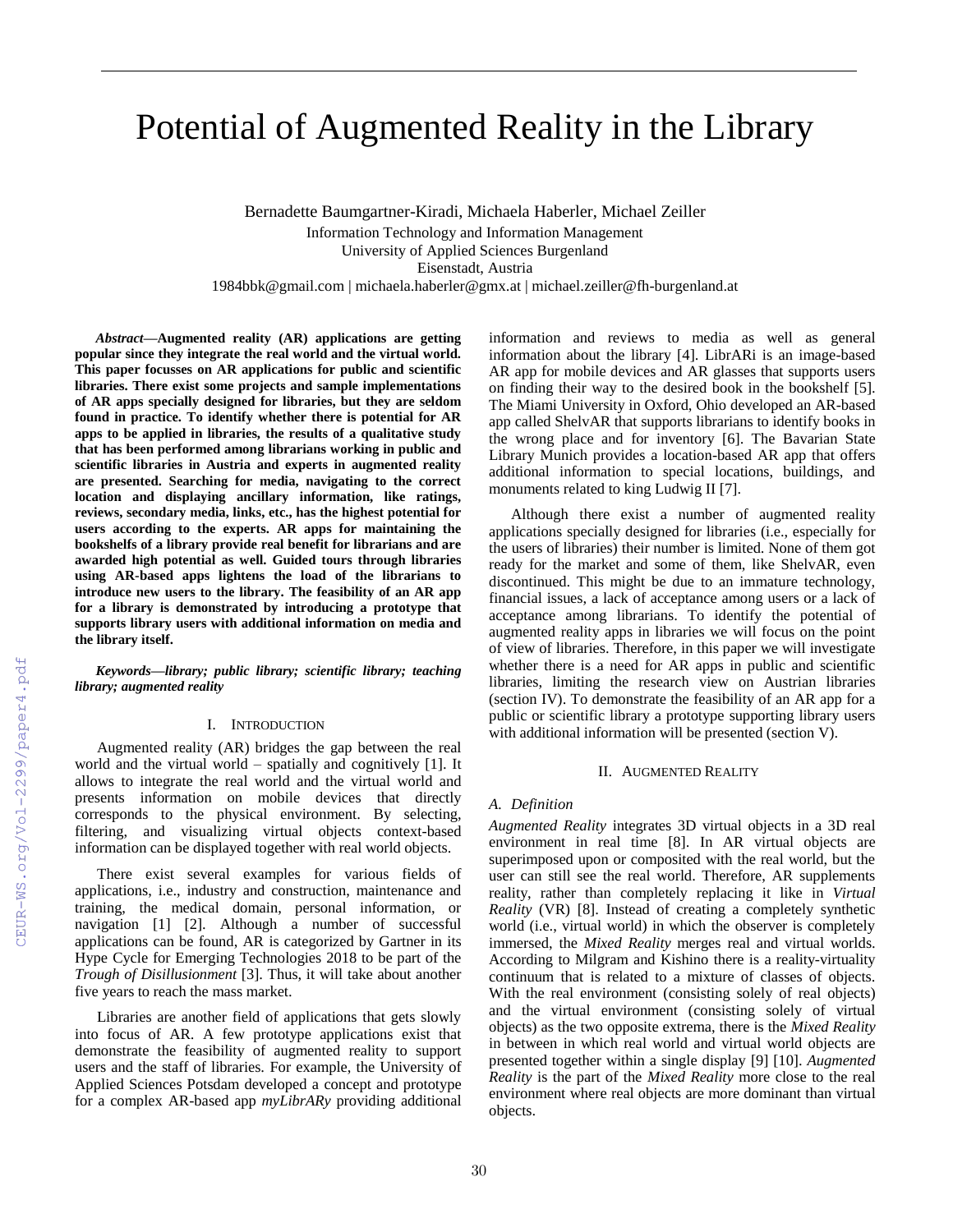

Fig. 1. Reality-Virtuality (RV) Continuum [10]

The most widely accepted definition that does not limit AR to specific technologies was proposed by Azuma in 1997 and defines Augmented Reality as "systems that have the following three characteristics:

- 1) Combines real and virtual
- 2) Interactive in real time
- 3) Registered in 3-D" [8]

## *B. AR Systems*

A complete AR system requires at least three components:

- a tracking component,
- a registration component,
- a visualization component [1].

A fourth component is required to store information about the real world and the virtual world in a spatial model. The tracking component determines the location of the user in the real world. The real world model serves as a reference for the tracking component. The registration component is responsible for the alignment of coordinate systems between virtual and real objects since the virtual information has to be accurately registered with physical scene objects [1].

When using an AR system there is a feedback loop between the human user and the AR system (Fig. 2) [1]. While the user observes the AR display and controls the viewport, the system tracks this viewport and registers the pose in the real world with the virtual content. Then the situated visualizations are presented on the display [1].



Fig. 2. Feedback loop between user and AR system [1]

To be able to position virtual objects registered to real objects in 3D the relative pose – i.e., the position and orientation of the AR display relative to the real world – has to be known. Pose measurements have to be updated continuously since AR operates in real time. In AR 3D tracking refers to this process of constantly identifying the three-dimensional position or six-dimensional pose of real objects [1]. Tracking can be done using sensors exploiting physical phenomena like electromagnetic radiation (e.g., light, radio signals, magnetic flux), sound, gravity, or inertia [1] [11]. Mobile tracking uses magnetometer, gyroscope, accelerometer, or GPS. Optical tracking is based on cameras (visible light, infrared light). Optical tracking often uses markers: known patterns that are placed on the surface of real objects [1]. They are designed to make it easy to be detected in the image: square or circular shape, black border, high contrast [2]. In situations where no artificial markers can be applied, natural features of objects can be used instead, e.g., by identifying interest points, tracking edge features, or high differences in color or contrast [1] [11].

AR displays must be capable of combining the real environment and the virtual environment. An optical seethrough display uses an optical element (partially transmissive and partially reflective) to combine the view of a user of the real world with computer generated images of virtual objects [1]. On a video-see-through display the real world is captured using a video camera and the image is modified electronically (using a Digital Combiner) to add the virtual objects. The combined image is then displayed on a screen [2] [1]. Based on those two fundamental principles different categories of displays can be found: head-mounted displays (e.g., smart eyeglasses), handheld displays (e.g., smartphones, tablet computer), and projective displays (e.g., head-up displays using the windscreen of cars or aeroplanes).

Additionally, users have to be able to interact with the virtual world: by movement (navigation), by selecting objects (e.g., physically grabbing a marker or pointing on a virtual object), manipulation of a virtual object (changing a parameter, e.g., turning, scaling, moving the object), input of symbols (e.g., using gesture or a virtual keyboard, or speech-driven) [2] [11].

#### III. AUGMENTED REALITY APPLICATIONS IN LIBRARIES

There already exist a few AR applications dedicated to the use in libraries. However, most of them are prototypes ore specially designed for a certain library. This section provides an overview of the most striking AR projects for libraries. Different types of AR applications can be distinguished:

- A) apps providing additional information on media for library users (including locating media in the library)
- B) apps supporting librarians (e.g., for identifying books)
- C) apps providing additional information on cultural assets associated with the library/archive
- D) augmented books.

#### *A. AR Apps Providing Additional Information on Media*

In 2014 the University of Applied Sciences Potsdam started *myLibrARy*, a project to evaluate and explore the fields and scope of application of AR in public libraries [4] [6]. The main goal was the development of a user-oriented app for libraries with significant features related to augmented reality. Based on a user survey the app should provide features like

- managing media: search, reservation, extract, download
- navigation: finding the way to the media, virtual tour
- information on the library: opening times, contact, staff
- user service: user account, wish list, reminder, renewal
- interface to other services like bibliographic management, Wikipedia, book trade, exhibitions, events, etc.
- social media
- services outside the library like a literature walk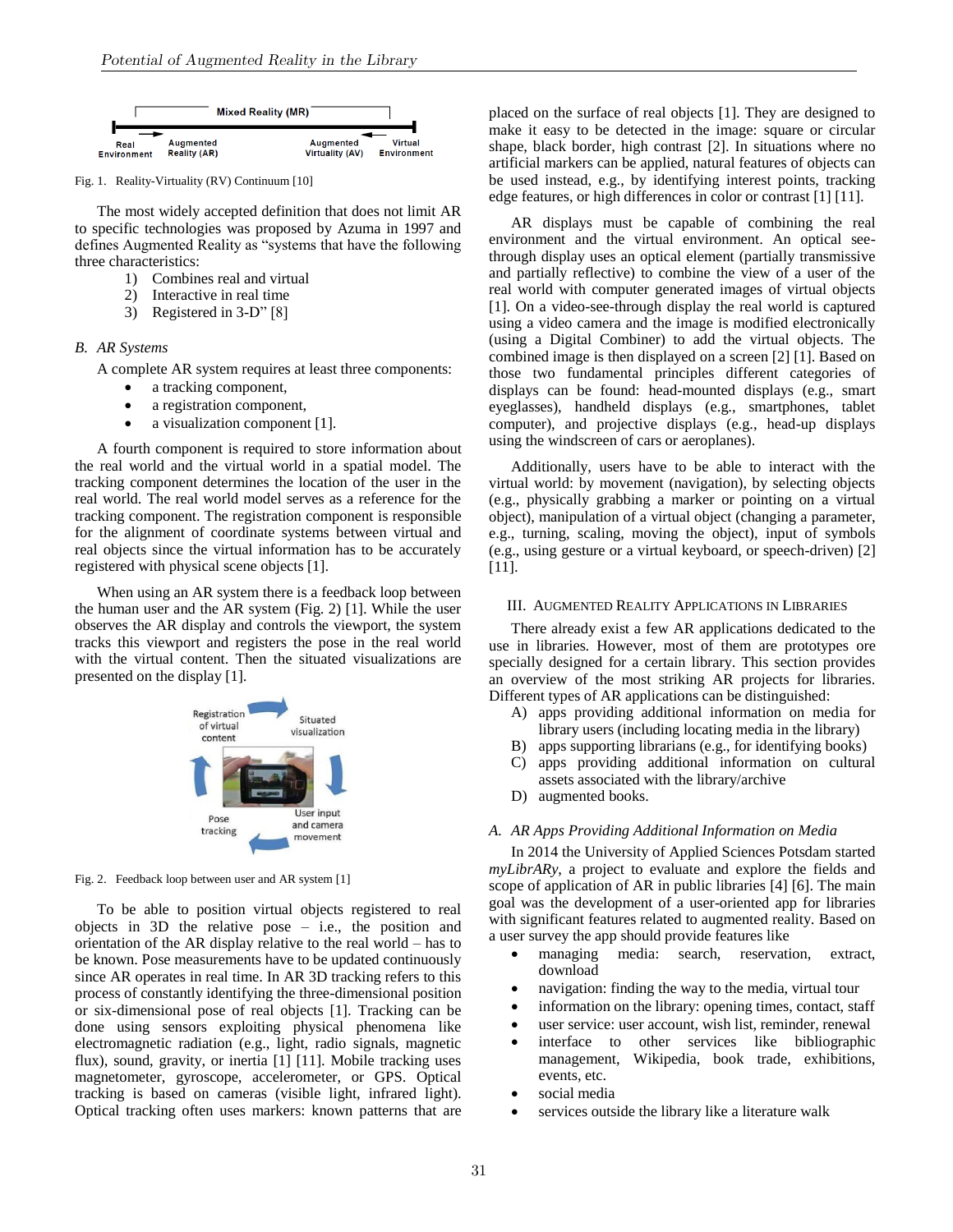Some of these features are related to AR, some are classic features of library apps that could already be found elsewhere. The first prototype was developed by Metaio and was a channel in the Junaio app of Metaio [4] [12]. Media were identified by optical tracking and image recognition of the book cover. The second prototype was implemented as an independent app where media were identified by scanning the ISBN code. The main idea of *myLibrARy* was the development of Smart Libraries where smart technologies are an integrated part of the use experience. AR might be a key element that enables new knowledge due to semantic and visual contextualization of information [4] [12].

LibrARi is an image-based AR app for mobile devices and AR glasses that supports users on finding their way to the desired book in the bookshelf [5]. Since the AR app shows the direct way to the book on the display, the library can be explored interactively and users do not have to bother with classification systems any more. LibrARi offers searching, locating and navigating in physical space using a digital interface on a mobile device [5].

The University of Illinois Library developed a mobile recommender app with augmented reality features called Topic Space. By embedding optical character recognition software, the augmented reality app can recognize the signature on a book in the library and suggest relevant items that are shelved nearby. Additionally the app shows users media that are normally shelved at the location, but that are currently checked out [13].

# *B. AR Apps Supporting Librarians*

The Miami University in Oxford, Ohio developed an ARbased app called ShelvAR intended to support librarians to identify books located in the wrong place in the bookshelf [6] [14]. Using the prototype librarians could aim the mobile device (e.g., smartphone or tablet) at the shelf and books on the wrong place will be marked accordingly  $($  or  $)$ . Unfortunately, due to a patent dispute the project discontinued [15].

# *C. Other AR Applications*

The Bavarian State Library Munich developed the AR app "Ludwig II" that presents location-based services of cultural assets (e.g., special locations, buildings, monuments) related to king Ludwig II [7]. The multimedia content is either displayed on top of a map view or integrated in the live camera video.



Fig. 3. AR app "Ludwig II" [7]

By tracking the pose of the mobile device location-based and context-based information (e.g., historic images, maps, letters, audio clips of contemporary witnesses) can be identified and inserted in the live video. Figure 3 left shows the camera view of the app with information on nearby points of interest. Figure 3 right shows the real time simulation of the winter garden that had been torn down after the death of Ludwig II.

#### *D. Augmenting books*

The SCARLET project (Special Collections using Augmented Reality to Enhance Learning and Teaching) developed a marker-based app (using QR codes and book covers) to support students that have to consult rare books, manuscripts and archives within the controlled conditions of library reading rooms. The AR-based app enables students to experience the best of the real and the virtual world: students can enjoy the sensory delights of seeing and handling original materials, while enhancing the learning experience by enhancing the object with digital images, online learning resources and information on the items before them and on related objects held in the library and elsewhere [16].

Like in SCARLET markers can be embedded in various kinds of books (children's books, educational books), magazines or catalogues thus allowing the reader to access additional information (e.g., various multimedia content).

# IV. EVALUATING THE POTENTIAL OF AR FOR PUBLIC AND SCIENTIFIC LIBRARIES

There are a few AR applications available for libraries and in some of the projects presented in section III a requirements analysis has been done prior to implementing the AR app. However, none of them got ready for the market and is available for other libraries. Therefore, we will investigate whether there is potential for an AR app in libraries. We will focus both on public and scientific libraries and derive whether there is a demand for augmented reality applications [17].

Research will concentrate on opportunities and challenges when libraries use AR apps to support their users. We would like to know which types of applications and which features are relevant for users in public and scientific libraries. Special focus will be on some of the core tasks of libraries – dissemination of information and conveying media competence – to identify whether AR has a positive influence on information literacy of library users [17].

There is a range of stakeholders related to a public or scientific library. In this research we concentrate on *users* of a library, i.e., regular readers and casual readers, who are searching for media (books, journals, etc.) – either print or electronic media – and want to lend these media.

# *A. Method*

To investigate the potential of AR apps a qualitative research method has been chosen [18]. Structured guideline interviews have been carried out with twelve experts in three different domains (four experts in each domain): augmented reality, public libraries, scientific libraries. The four experts on augmented reality are professors at universities and COOs in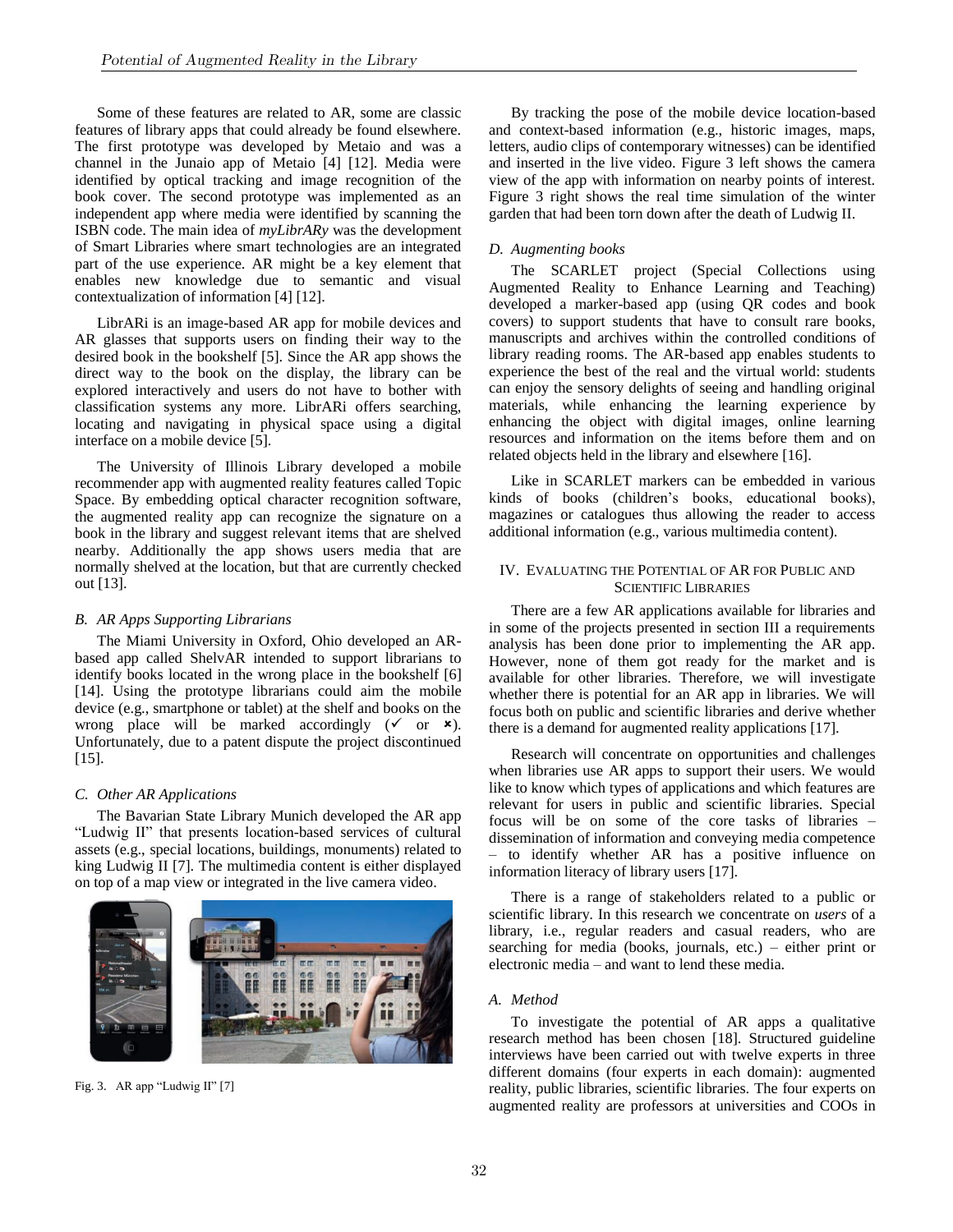AR companies in Germany, Austria and Switzerland (DACH region) and authors of books on AR. The experts on public libraries are librarians and heads of public libraries in Germany and Austria. The experts on scientific libraries are librarians and heads of libraries at universities and universities of applied sciences in Austria.

The interviews were conducted in March and April 2018 and took about 30 to 50 minutes. A mobile audio recorder was used to record the interviews. Afterwards the audio was transcribed to provide written material [19].

A qualitative content analysis according to Mayring was then applied to identify corresponding statements in the interviews [20]. To be able to analyze the material, categories had to be defined, i.e., main categories and sub-categories [18] [20]. For example, the main categories were: current offerings in libraries, technology and digital offerings, reasons for utilization of AR, reasons for not using AR, information literacy with respect to AR, AR general, AR applications, AR benefits, AR challenges, AR considerations of users, and IT affinity [17]. The text was coded according to those categories using the software MAXQDA.

# *B. Results*

Selected and aggregated results of the conducted interviews will be presented in this section [17].

# *1) AR General*

The AR experts assume that AR will be applied everywhere in the future because it provides support in multiple ways. Users have to get acquainted to AR apps and realize their potential, but then the transformation to its utilization will be gradually and AR apps will be used everywhere. Data goggles will be the natural device for using AR.

Currently AR is mainly applied in navigation (head-up displays), sports broadcasting (lines faded in), industry (overlay of technical documentation), logistics, construction, medicine (insert extra data during surgery), military, and gamification. Although AR is still quite new to most companies, the AR experts think that in future AR will be heavily used to visualize a lot of different issues, e.g., in architecture, marketing, content combination, and in traineeship and education.

# *2) Advantages of AR for Libraries*

Since the discussed applications of AR in libraries are fixed to the place of the library, users have to come to the library to be able to use the AR app. Although this seems to be a trivial fact, users will be forced to visit the library – and then they will get a lot of additional information. Since AR helps to better find the way in the library, media (i.e., books) can be found much easier and faster.

Ancillary information can be conveyed much simpler, more extensive and more context specific with AR. Using 3D, information can be perceived and imagined more easily. AR can be used whenever complex information in the library shall be presented to the audience. Added value arises when the physical holdings of the library can be combined with the virtual holdings. The librarians (of both types of libraries) would like to use such combinations much more often. AR can be used to link different types of the library holdings and to show all media since not everything can be presented in the catalogue of the library. By filtering and selecting content elements more precise results can be presented to users.

Five out of twelve interviewees (1 AR expert, 3 librarians of public libraries, 1 librarian of a scientific library) mentioned that AR will help to project a modern, attractive image of the library. Using a modern and innovative technology like AR the quality of the experience in the library will be increased. With the help of AR the libraries can offer better and demand actuated service.

# *3) Motivation, Attention, and Information Processing*

All interviewees agree that AR apps can motivate users to visit a library. However, they added that the level of motivation depends on the target group (e.g., much better with young people or technogeeks). There must be a clear benefit, e.g., saving of labor, to motivate someone to use the AR app. Motivation can be increased by improving the quality of the personal experience, e.g., fascination of technology, a game, new opportunities, or the chance to discover and experience the library in a playful way.

The interviewees also agree that using AR heightens the awareness and in this way the offerings of the library are perceived more effectively. However, the opportunity to improve the awareness depends on the target group. Users can be motivated when there is an added value. The library may track all activities and related behavior and analyze the behavior of its users anonymously.

The AR experts and the librarians of scientific libraries think that with the help of AR information can be conveyed and processed much easier. They argue that more senses are appealed. However, the librarians of public libraries disagree. Two librarians of scientific libraries point out that the amount of improvement might depend on the type of service. The other two librarians of the scientific libraries hold the opinion that we have to be aware that the provided information might not be processed properly any more because of an overstimulation.

### *4) Preconditions of Augmented Reality in Libraries*

All interviewees agreed that using AR has to make sense and generate extra value for users. Since there is still a lack of good applications, (library) users are not aware of the added value of AR.

There are external and internal factors that influence AR in libraries. External factors might be the interior design, lighting conditions, or the internet connection within a building. Internal factors like staff or overstimulation influence the utilization of AR as well. If the app shall be used indoors, good maps with high-resolution are needed. A WIFI/WLAN network connection would be practical as well. The rooms of the library should not be too bright or too dark and the walls should not be shiny.

There are many libraries that are run by a single person. Thus, the required know-how to run and further develop complex, technically sophisticated apps can not be assumed. Therefore, the staff of the library has to be trained adequate. The staff has to support the technical progress.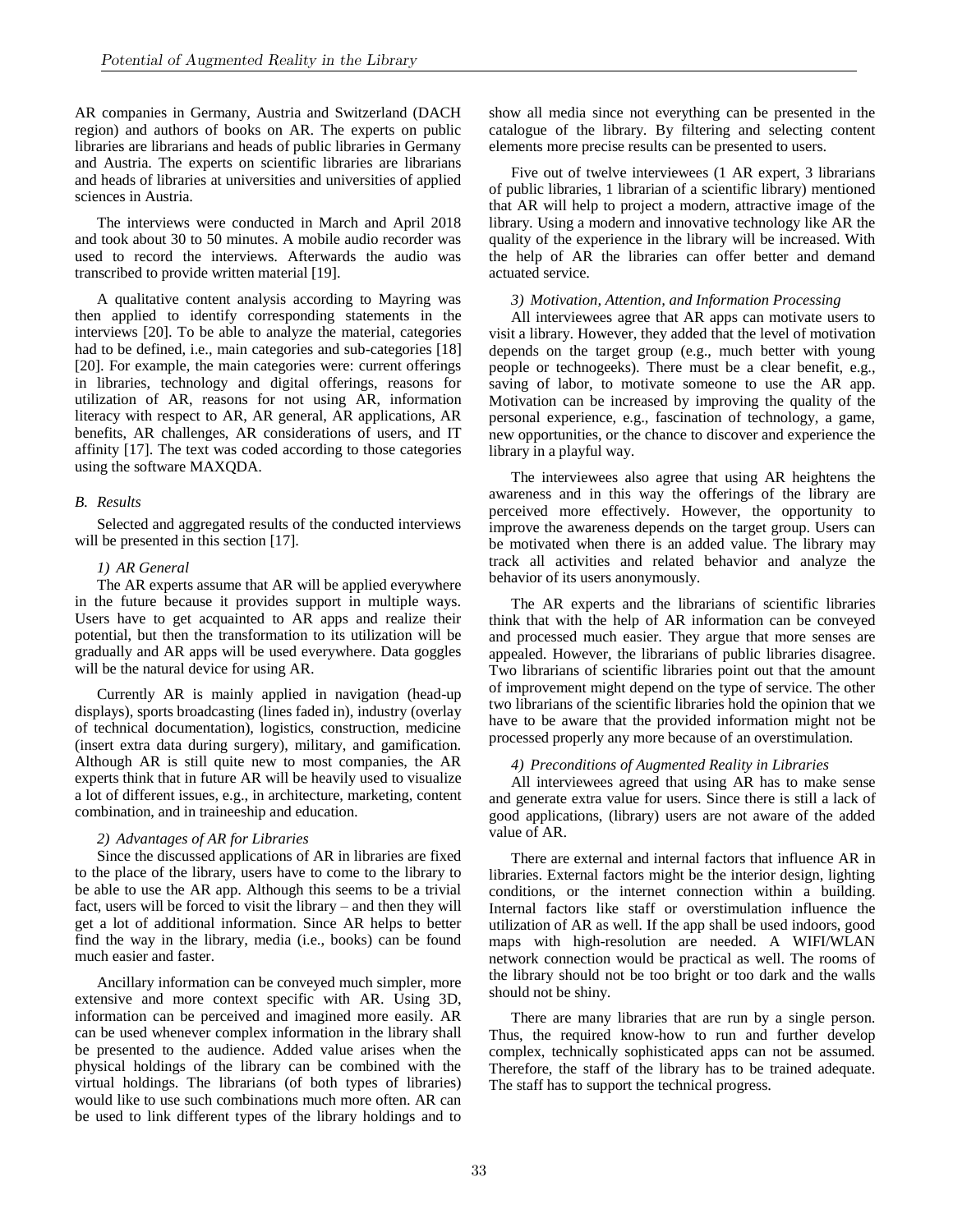Libraries using AR have to be aware of overstimulation. Secondary issues like liability and safety have to be taken into account.

#### *5) Considerations of Users*

The interviewees where asked for their opinion whether users of libraries (i.e., readers) might have doubts when libraries offer AR apps. First of all privacy aspects have been mentioned. Users might fear that libraries use (tracking) data for personalization and services or even sell the data to thirdparty companies.

Five interviewees (members of all groups) take the position that using the AR app must not be compulsive. AR has to be an additional, but optional service that users might utilize if they like – and if they identify a benefit. Another group of five interviewees (2 AR experts, 3 librarians of scientific libraries) hold the opinion that users might perceive AR as disconcerting and not being a serious application. Furthermore, users may not be excluded because their mobile devices do not fulfill the required technological standards.

#### *C. AR Applications for Libraries*

The central question of the interviews is related to the relevance of AR applications for libraries [17]. There is no clear opinion whether there is a difference between public libraries and scientific libraries. However, several statements indicate that AR apps are relevant only for larger libraries. The experts where asked whether they consider the following applications to be useful and relevant for libraries:

- Augmented books
	- Guided tours
	- Searching for Media / Additional Information
	- Gamification
	- Shelf Maintenance

Table I presents an overview of their opinion [17].

# *1) Augmented Books*

There already exist some examples of augmented book for children's books, reference books, and educational textbooks. Some libraries already offer augmented books. But even those libraries that do not offer augmented books yet, consider them as relevant. Several interviewees argue that it does not make sense to augment all books, but it is appropriate to augment some special books to provide added value.

# *2) Guided Tours*

Six (out of eight) members of libraries consider augmented guided tours in the library or the building relevant. The AR app can provide virtual support while exploring the library which might simplify the utilization of the library.

However, three of the AR experts and two librarians did not expect guided tours as practical applications – above all due to the cost-benefit ratio. Especially for small libraries this kind of application is not practical. Classic, non-augmented tours shall not be eliminated since they provide personal contact.

TABLE I. AR APPS FOR LIBRARIES

| Int.            | <b>AR Apps</b>            |                               |                                                                     |                               |                                  |
|-----------------|---------------------------|-------------------------------|---------------------------------------------------------------------|-------------------------------|----------------------------------|
|                 | Augmented<br><b>Books</b> | <b>Guided</b><br><b>Tours</b> | <b>Searching</b><br>for Media /<br><b>Additional</b><br><b>Info</b> | Gamifica-<br>tion             | <b>Shelf</b><br>Mainten-<br>ance |
| AR1             |                           | $\mathbf x$                   |                                                                     | Tend to $\times$              |                                  |
| AR <sub>2</sub> |                           | ×                             |                                                                     | Tend to $\times$              |                                  |
| AR3             |                           | ×                             |                                                                     | Tend to $\boldsymbol{\times}$ |                                  |
| AR4             | ✓                         | ✓                             | ✓                                                                   | Tend to $\times$              | Tend to $\checkmark$             |
| PL1             | ✓                         |                               |                                                                     |                               |                                  |
| PL <sub>2</sub> | Neutral                   | ×                             | ✓                                                                   |                               |                                  |
| PL3             |                           |                               |                                                                     | Tend to $\boldsymbol{\times}$ |                                  |
| PL <sub>4</sub> | Neutral                   | ✓                             | ✓                                                                   | Tend to $\times$              | ×                                |
| SL1             |                           | ×                             | ×                                                                   | Tend to $\boldsymbol{\times}$ | ×                                |
| SL <sub>2</sub> | ✓                         | ✓                             | ✓                                                                   | Tend to $\times$              | ×                                |
| SL <sub>3</sub> |                           | ✓                             |                                                                     | Tend to $\boldsymbol{\times}$ | ✓                                |
| SL <sub>4</sub> |                           |                               |                                                                     | Tend to $\times$              |                                  |

Scale: Yes  $\checkmark$  – Tend to Yes  $\checkmark$  – Neutral – Tend to No  $\checkmark$  – No  $\checkmark$ Interviewees (Int.):  $AR =$  experts in augmented reality,  $PL =$  librarians working in public libraries; SL = librarians working in scientific libraries

# *3) Searching for Media / Additional Information*

All except one interviewee think that searching for media in the library using AR is highly relevant and provides added value to users. Guiding the way to the book in the bookshelf and navigating the user with an AR app on a private mobile device is considered to be useful, especially for large libraries.

However, much more important – according to the interviewees – is the added value that is provided by additional information that can be displayed on the AR device. Additional information especially includes similar media, reviews, and ratings. Searching for a book might result in a list of, for example, four books. Then the AR app fades out all the other books and the four books of interest can be easily identified in the bookshelf. By providing additional information, like the abstract, a summary, or the first chapter of the book, users are assisted in their decision whether a book shall be lend.

Some interviewees (2 AR experts, 3 librarians of scientific libraries) mentioned the advantage of linking online and offline holdings. In addition to physical books in the bookshelf the AR app might display other books that are not available because another user has borrowed it or similar books that might be relevant for the lecture as well. Relevant media might be downloaded to the personal virtual library.

Three librarians argued that a disadvantage of this kind of AR app is its complexity and the amount of work on maintaining this app. The app has to be integrated with several databases in real time to access the additional information needed. The AR experts suggest that using this kind of app on a smartphone will be unsuitable and better for data goggles.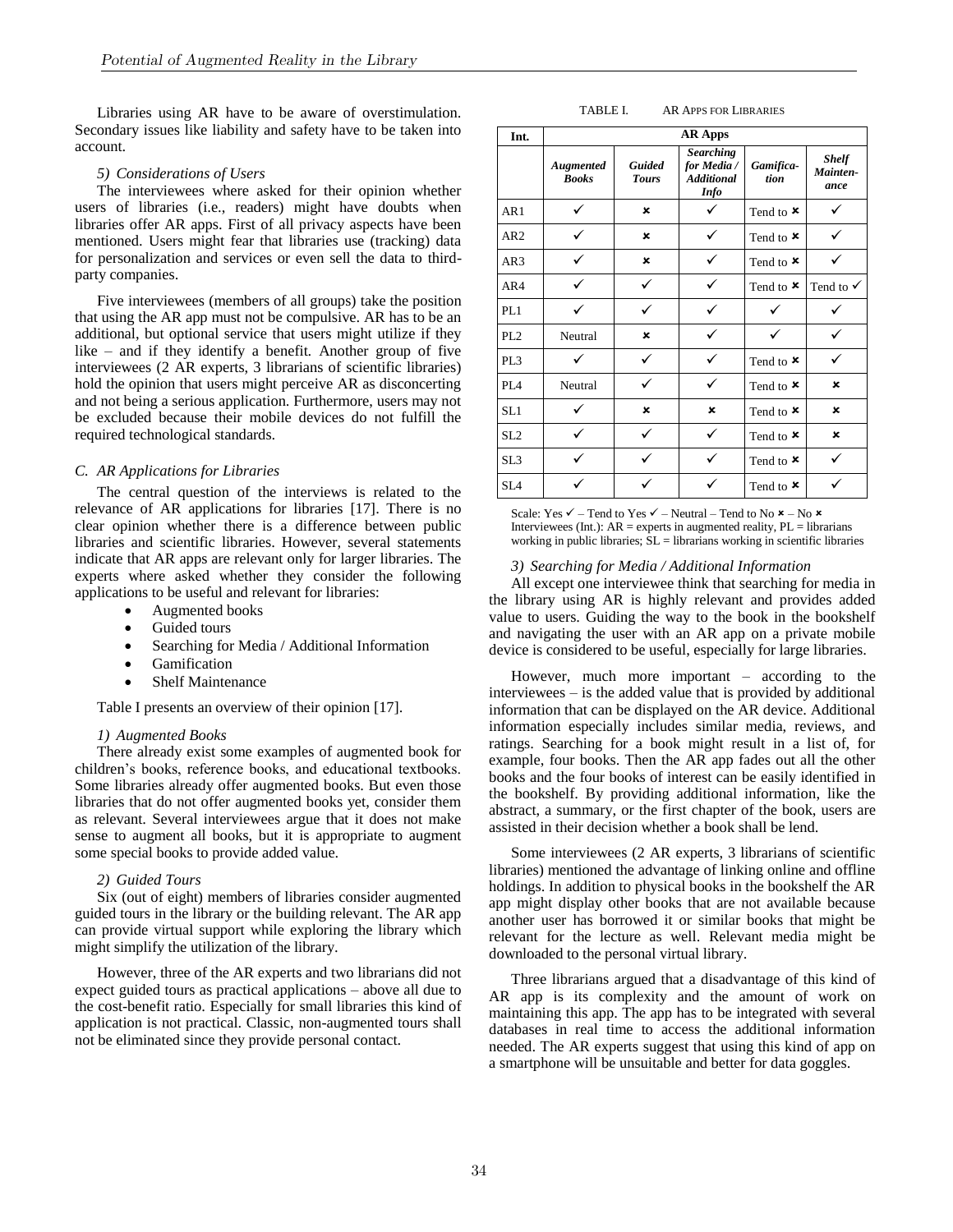### *4) Gamification*

The usefulness of gamification in the library using augmented reality is considered to be not very high – but it depends on the target group of users. Due to the profile of the users of scientific libraries gamification is hardly relevant. However, if a young audience shall be addressed by a public library AR-based gamification might be an appropriate approach with high potential. Visiting a library and exploring its offerings can be made more thrilling and exciting for young people with the help of games on a mobile devices. An integrated approach based on AR offers several opportunities – for fun, but also to communicate how a library works.

#### *5) Shelf Maintenance*

Support on maintaining the bookshelfs of a library using an AR app (like ShelvAR, see Section III.B) would be a real benefit for librarians. Most interviewees (4 AR experts and 5 librarians) agree on that issue. The biggest benefit is the saving of labor and making work much more easier in daily business. Three librarians (one working in a public library, two working in a scientific library) do not expect that an AR app might save much working time.

Shelf maintenance could be done using Internet of Things technologies as well, especially with RFID antenna [21] [22] [23]. Since approaches based on RFID are prone to errors and the implementation is expensive, it is seldom used. Therefore, AR-based approaches might be useful.

### *D. Findings*

The central research question concerns the fact which AR applications are relevant for users of a library. The highest potential is awarded to searching for media and navigating to the correct location in the bookshelf. Searching for media and the display of ancillary information, like ratings, reviews, secondary media, links, etc., is most helpful for users. Using filtering and selection only relevant information can be displayed [17].

Maintaining the bookshelfs of a library with the help of an AR app is a real benefit for librarians. However, this requires a complex implementation and a complex infrastructure. Librarians are interested in providing guided tours through libraries using AR-based, custom designed apps.

Augmented books are an interesting offer for users, but providing augmented books is more in the scope of publishing houses than in the scope of the library. Gamification is the least relevant topic since is requires a very special setup and it is designed only for children and very young people.

Libraries offering AR apps to their users will benefit from improved image, improved quality of service for users, increasing time efficiency and making work easier for librarians.

The biggest challenges when implementing services based on augmented reality apps are cost-benefit ratio, technical issues (like display type, e.g., smartphone vs. data goggles; error rate of tracking), external and internal factors, overstimulation, and doubts of users.

# V. PROTOTYPE OF AN AR APP FOR A SCIENTIFIC LIBRARY

To demonstrate the feasibility of an augmented reality app for libraries in practice a prototype app was developed for a university library [24]. The aim of this prototype is to ease the utilization of the library for students and university lecturers and to motivate students to use the library more often by providing additional benefits. The app shall be accessed by smartphones or tablet computer owned by the students. The *Augmented Reality Toolkit Wikitude* by Wikitude is used as the software development kit [25].

Following the fields of application demonstrated in section III two scenarios have been chosen:

- Presentation of additional information at special points of interest
- Display of additional context information to books

Visual triggers are used to activate the display of additional information [24].

# *A. Augmentations at Points of Interest*

Augmentations are triggered by image markers attached to points of interest in the library. The markers consist of a common part identical to all markers (logo, icon) and an individual part including text plus custom icons that can be easily identified by the tracking software (Figure 4).



Fig. 4. Visual marker [24]

Each of the markers is assigned special virtual objects:

- *Welcome* ("Willkommen") triggers a short video on the library. It is attached at the entrance of the library.
- *Library rules* ("Bibliotheksordnung") will display the library rules as a PDF document. The markes is attached near the entrance and the library desk.
- *Operating instructions* ("Bedienungsanleitung") triggers the display of step-by-step instructions on how to use the book scanner. Thus, it is attached on the scanner.

Typically, virtual objects are displayed when the camera of the mobile device is aligned to the marker. Since the information mentioned above is quite complex and requires some time to read, the information is presented in an extra browser window that remains open even if the marker is not identified any more (Figure 5).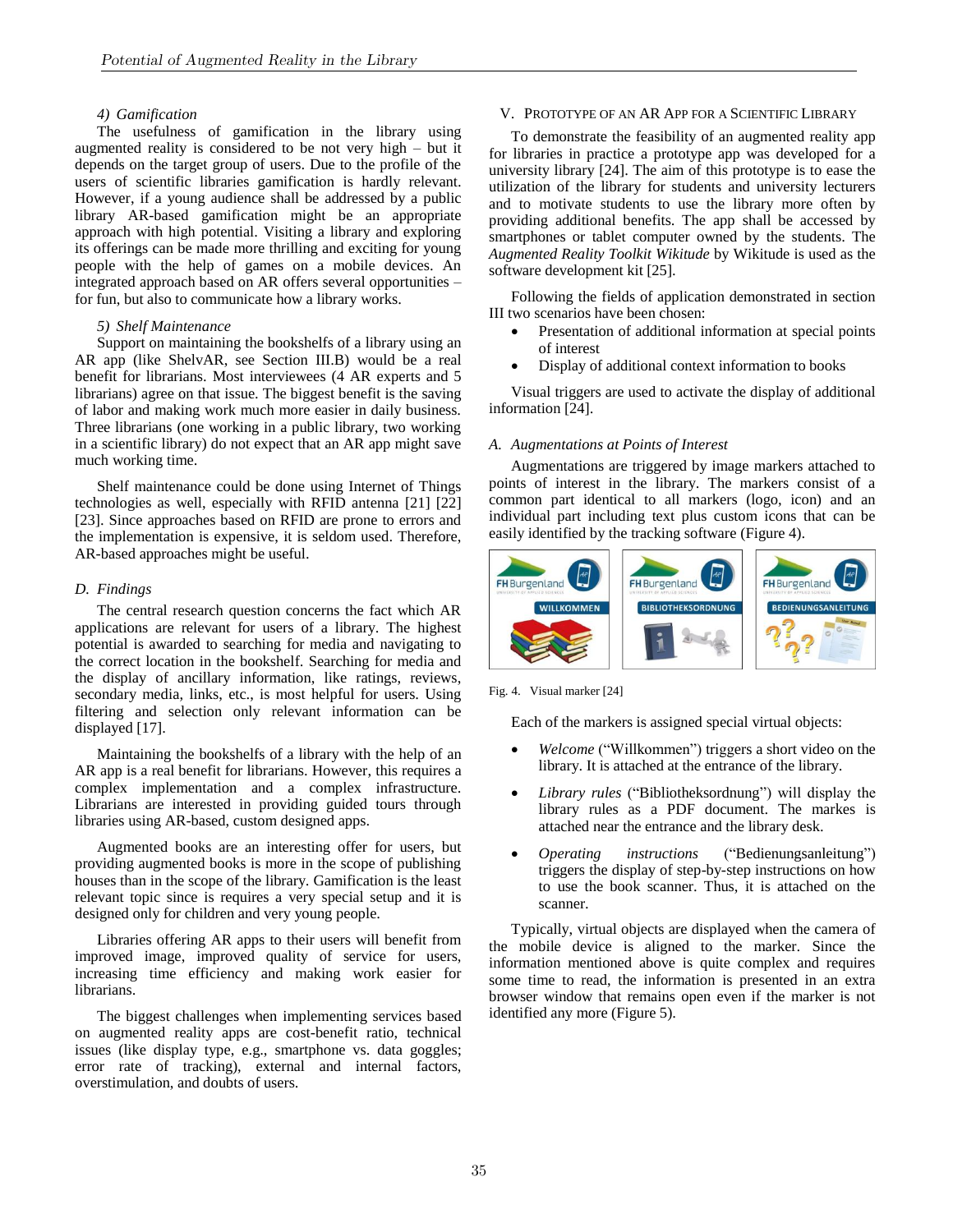

Fig. 5. Operating instructions [24]

#### *B. Context Information for Books*

Additional context-based information shall be displayed when the camera of the mobile device points at a specific book. Trigger may be either the book signature or the front cover of the book. The ancillary information is derived from *OPAC* (Online Public Access Catalogue) and the service *Syndetics Unbound* (e.g., summary, information on the author, reviews, ratings).

If the book of interest is in the bookshelf only the spine of the book is visible to the camera. The signature of the book is attached to the spine and can be used to identify the book. According to the signature, ancillary information like full title, names of all authors, language, year of publication, availability as ebook, summary, information on the author(s) will be displayed on the mobile device.

If the front cover of the book is visible, most of the relevant information is already visible and does not have to be augmented. Thus, the following information will be presented: language, year of publication, topic, availability as ebook, summary, information on the author(s) (Figure 6). Due to the length of the text of the summary and the information on the author(s) both types of information are displayed in an additional browser window. The size of the cover pictures used as markers in Wikitude should be minimum 500x500 pixels and maximum 1000x1000 pixels.



Fig. 6. Context information on cover trigger [24]

Because only a few reviews and ratings are available in the database this kind of information is not displayed in the prototype, yet.

# *C. Features*

The prototype offers the following features:

- Recognition of specially designed visual markers for tracking
- Recognition of book covers for tracking
- Retrieval of metadata to identified books (cover marker) from the Wikitude cloud
- Display of text information related to books
- Display of virtual buttons on the touchscreen (Figure 6)
- Play a video
- Display of PDF documents

However, there are still some limitations. Character recognition of the book signature does not work properly in Wikitude. However, some plugins are available yet that might be used to integrate third-party text recognition modules. Since Wikitude works well on image recognition and not on text recognition, book covers that are monochrome and include only text can be hardly recognized. Book covers with high similarity (e.g., a series of books) can not be distinguished as well. They would have to be identified by their signature. Wikitude does not provide a database integration. Thus database access has to be implemented using an additional web service.

#### VI. CONCLUSION

A study based on qualitative interviews with librarians working in public and scientific libraries in Austria and experts in augmented reality derives which kinds of applications have potential for libraries. Searching for media, navigating to the correct location and displaying ancillary information, like ratings, reviews, secondary media, links, etc., has the highest potential for users according to the interviewees. AR apps for maintaining the bookshelfs of a library provide real benefit for librarians and are awarded high potential as well. Guided tours through libraries using AR-based, custom designed apps lightens the load of the librarians to introduce new users to the library. Augmented books and gamification approaches are awarded much less potential for libraries. This study provides useful insights on the relevant fields of application of an AR app.

Those insights have been the starting point for the development of a prototype app. It was designed for a university library to demonstrate how an AR app supporting readers (casual users and regular users of a library as well) might look like. The main focus of the prototype is on providing additional information to books that can be identified using visual tracking. The prototype has been designed to identify critical aspects and problem areas when implementing such a service.

#### VII. FUTURE WORK

The survey provided sufficient baseline information to start the prototype implementation of the AR app. However, we interviewed experts in the field (AR experts and librarians). We still have determine the requirements of readers who visit the library and will use this app.